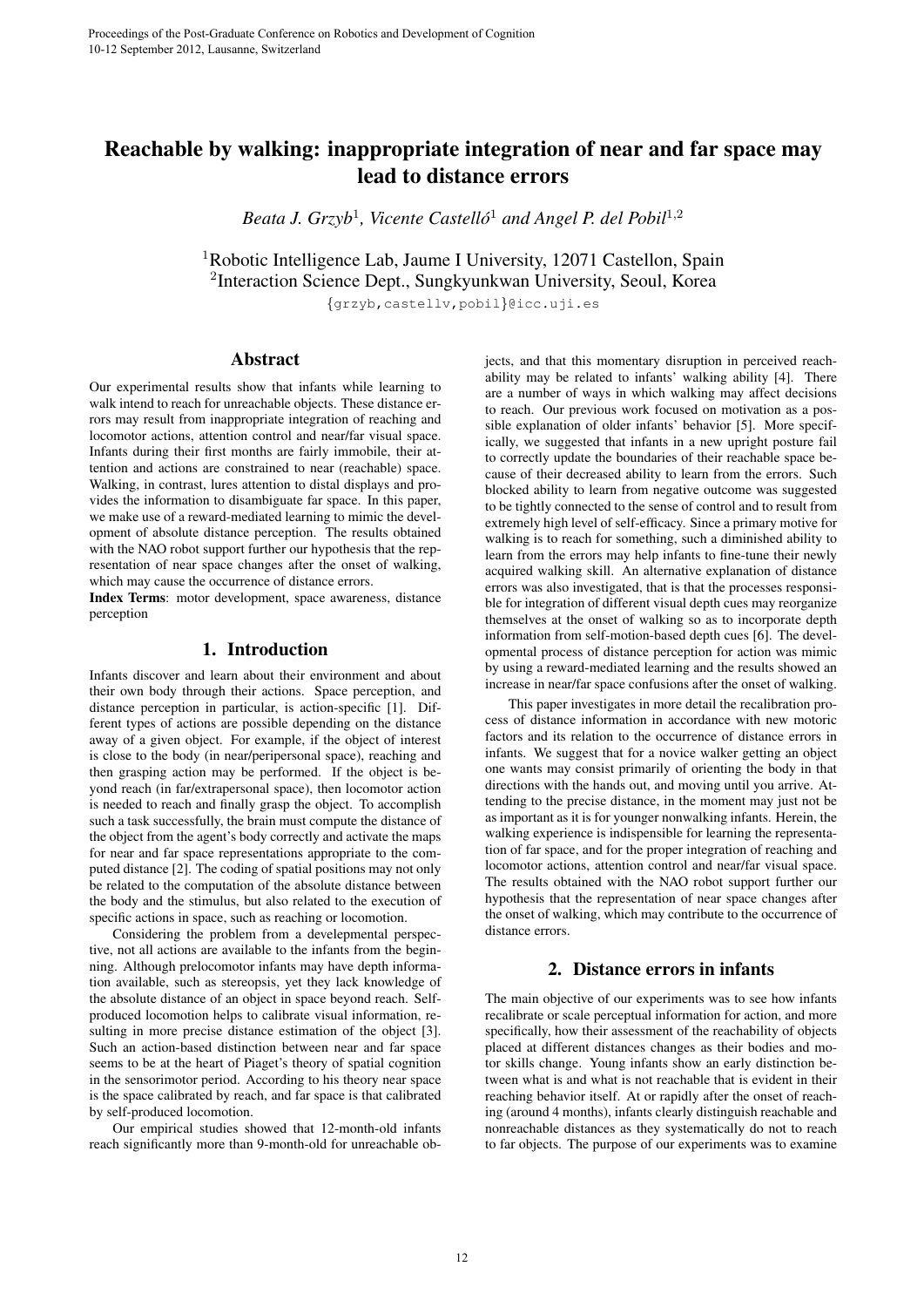

Figure 1: *Mean percentage of reaches to objects placed at far distances for 12-month olds: non-walkers, walkers with help, and independent walkers.*

the boundary between distances at which older infants, 9- and 12-month olds, do and do not reach to objects.

In total, 8 9-month-old and 8 12-month-old infants participated in our first study. Participants were seated in a modified baby car seat. The chair allowed infants to lean freely forward without a danger of falling. The balls on dowels were presented through a colorful display – like a puppet theater – that also separated the experimenter from the infants. The balls were presented at distances 30, 37, 47, 60, and 70 cm from the infant. There was no explicit reward provided to the infants after the trial for any tested distance. This helped us to avoid situations where the infants could learn to make reaching movements just to communicate their interest in obtaining a reward.

The pattern of 9-month-old reaches indicated that infants decisions to reach – in some way – take into account the relation between the body size and skill and distance of the target. For the 9-month olds, attempt reaching and successful reaching were aligned. The 12-month olds, in contrast, consistently and persistently reached to objects at distances patently unreachable showing no adjustment of their behavior with experience in the task. For the infants in the experiment, it is likely that few of the 9-month olds were walking or "cruising" upright while holding on to a support but it is highly likely that many of the 12-month olds were walking or spending time in some form of pre-walking activity in an upright posture. Thus, this developmental decline in the alignment between attempted and successful reaching distances could be related to the transition to walking.

We extended our experiment recruiting more infants with different walking abilities. A final sample constituted of 24 infants categorized into 3 equal-number groups, that is nonwalkers, walkers with help, and independent walkers. Fig. 1 shows mean percentage of reaches to objects placed at far distances. As is clearly seen, walkers (with and without help) reached more for distant distances than non-walkers.

### 3. Reinforcement learning model

Since a reward-mediated learning have been shown to successfully mimic the development of near-optimal integration of visual and auditory cue in infants [7], a similar approach is taken



Figure 2: *General scheme of the reward-based learning model.*

here. The outline for proposed model is presented in Fig. 2. The model is composed of two – not interconnected at the moment – neural networks for reaching and for walking actions. The network architectures and neurons connections are the same in both networks, and thus will be discussed together.

A three-layer neural network is used to approximate the state-action mapping function. The input layer of the network is composed of n (in our case  $n = 62$ ) binary neurons, that cover the range of distances from  $13cm$  up to  $142cm$ . It is worth mentioning that the input layer may easily be extended to include more depth cues, such as stereopsis or motion parallax (as it was done in [6]). For the sake of simplicity, however, in this work we use just familiar size depth estimation. The activity of the neurons  $x_i$  is one at depth estimated by the corresponding cue, otherwise zero.

The input neurons are all-to-all connected with weights  $v_{i,j}$ to  $j$  neurons in the hidden layer. A sigmoidal transfer function on the sum of the weighted inputs gives the outputs  $y_j$  of the hidden neurons:

$$
y_j = \frac{1}{1 + e^{-\sum_{i} v_{i,j} x_i}}
$$
 (1)

The hidden neurons are fully connected to output neurons  $k$ with weights  $w_{j,k}$ . All weights are drawn from uniform distributions,  $v_{i,j}$  between −0.1 and 0.1, and  $w_{j,k}$  between −1 and 1.

Each output units represents an action. The representations of the action and their metric units are different in the both networks. While the distances in the network for reaching are represented in centimeters, the distances in the network for walking are represented in steps. In case of the network for reaching,  $k_r$  ( $r = 62$ ) reaching actions are possible and the binning size, that is the parameter responsible for discretization of the action space is set to  $1 \, cm$ . It is worth mentioning that the actual boundary for reachable space for the NAO robot is approximately 21cm, and fewer neurons, in fact, are needed to encode its reachable space. Nevertheless, we set a larger number of output neurons to observe how the border of the reachable space can emerge dynamically during the learning process. In the case of the network for walking,  $k_w$  ( $w = 4$ ) actions are possible, and the binning size is set to 1 step.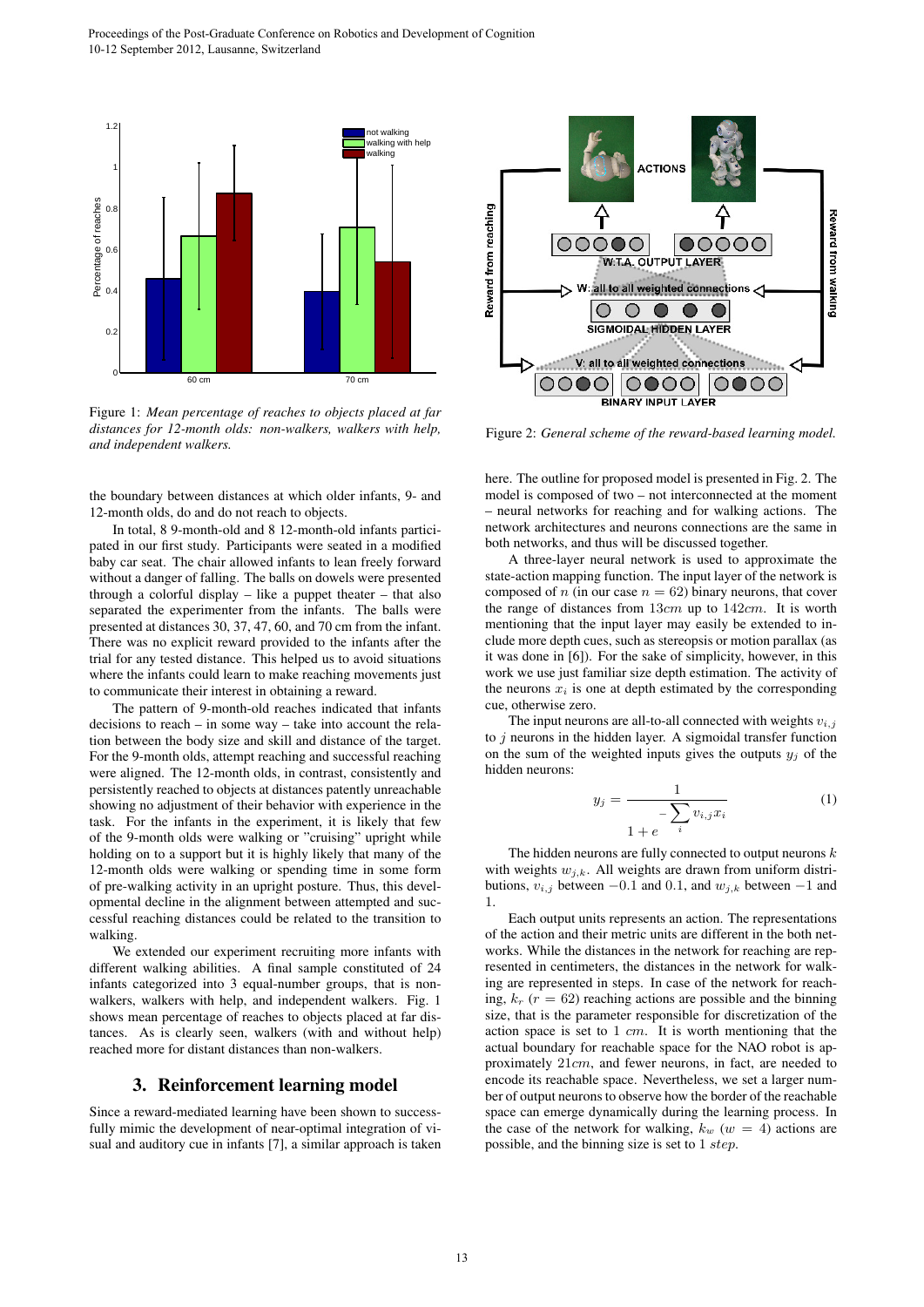The activation of the output neurons  $z_k$  is given by the weighted sum of the hidden layer activity, representing an approximation of the appropriate Q-value. Based on the network's outputs, one action is chosen according to the *softmax* action selection rule [8]:

$$
P_t(k) = \frac{e^{Q_t(k)/\tau}}{\sum_{b=1}^n e^{Q_t(b)/\tau}}
$$
 (2)

where  $P_t(k)$  is the probability of selecting an action k,  $Q_t(k)$ is a value function for an action k, and  $\tau$  is a positive parameter called *temperature* that controls the stochasticity of a decision. A high value of  $\tau$  allows for more explorative behavior, whereas a low value of  $\tau$  favors more exploitative behavior. We start with a high temperature parameter  $\tau = \tau_0$  ( $\tau_0 = 10$ ), so that the selection of action is only weakly influenced by the initial reward expectations. In our experiments,  $\tau$  decreases exponentially with time  $\tau(t) = \tau_0^{\left(\frac{v_{\tau}-t}{v_{\tau}}\right)}$  $\int_0^b v_\tau$ , where  $\tau_0 = 10$  and  $v_{\tau} = 50000$  in case of the network for reaching and  $v_{\tau} = 5000$ in other case.

After performing the selected action  $\hat{k}$  the true reward  $r(\hat{k})$ is provided. The reward is maximal when  $\hat{k}$  equals the true object position  $k_t$ , decaying quadratically with increasing distance within a surrounding area with radius  $\rho$  and zero otherwise ( $\rho = 4$  in case of the network for reaching, and  $\rho = 0$  in other case).

$$
r(\hat{k}|X) = max(0, (\rho - |\hat{k} - k_t|))^2
$$
 (3)

To minimize the error between the actual and expected reward, we make use of gradient descent method which is widely used for function approximation, and is particularly well suited for reinforcement learning.

$$
v_{i,j}(t+1) = v_{i,j}(t) - \epsilon (r_{\hat{k}} - z_{\hat{k}})(-w_{j,\hat{k}})y_j(1-y_j)x_i \tag{4}
$$

$$
w_{j,k}(t+1) = w_{j,k}(t) - \epsilon (r_k - z_k)(-y_j)
$$
 (5)

Herein, only the output weights  $w_{j,k}$  connected to the winning output unit  $\hat{k}$  are updated. The learning rate  $\epsilon$ , decreases exponentially, according to the formula  $\epsilon(t) = \frac{\epsilon_0}{ce^{it}(\frac{t}{\epsilon_0})}$ , where  $\epsilon_0 = 0.05$  (for both networks), and  $v_{\epsilon} = 50000$  in case of the network for reaching, and  $v_{\epsilon} = 200$  in other case.

### 4. Experiment with the robot and results

One of the shortcomings of the reward-based methods is the large number of training examples needed for the neural network to converge. In the case of network for reaching we need approximately  $t = 50000$  time steps. Such a large number of repetitions would be extremely time-consuming and unfeasible for any robotic platform. Therefore, initial weights of the neural networks are trained offline with the real data collected with the use of our robot, and then tested online on our robotic setup.

### 4.1. Robotic platform

Aldebaran's comercially available humanoid robot NAO with 25 DoF is used as a platform for the examined depth estimation methods. The robot is provided with two identical video cameras placed in the forehead. Their locations, however, does not allow the use of stereo vision methods for depth calculation. Within our framework, we provided the NAO robot with the reaching module, that is based on a radial basis functions (for details refer to [9]). For walking behavior, we make use of the robot built-in functions.



Figure 3: *Experimental setup in our study with the robot.*

#### 4.2. Experimental setup

Our experimental setup is shown in Fig. 3. Similarly to the infant experiments, the main objective of the robot was to decide whether to reach or not for the ball. Since the NAO robot is much smaller than an average 12-month-old infant, we had to adjust the testing distances to reflect its size. Five different distances were tested, 2 close distances that easily allow the robot for reaching and grasping the objects  $(13 \, \text{cm})$  and  $(15 \, \text{cm})$ , one distance precisely at the border of reachable space (21 cm), and two distances clearly outside of the reachable space (23 cm and  $26 \, \text{cm}$ ). To account for the factors (others than distance) that influence the decision to reach, such as motivation or attention, we introduced some random variation on 20% of the robot's decisions.

#### 4.3. Experiment 1: Before the onset of walking

To simulate a developmental path of absolute distance perception in infants, first we train the network for reaching action, which basically constitute the near space representation. The training begins with a high temperature parameter  $\tau$ , so that the selection of action is only weakly influenced by the initial reward expectations. The network is trained during 50000 time steps.

The activation of the output neurons represents a reward predictions (Q-values) which may be used to distinguish between reachable and non-reachable space. A high value of reward prediction corresponds to the near and easily reachable distance, whereas a low Q-value represent far – unreachable – distance.

The weights of the neural network are trained offline and then are employed in our robotic setup. The robot is presented with a ball at one of the five distances. Each test trial is repeated 10 times. The mean reaching attempts of the robot are shown in Fig. 4(a) along with the mean reaching attempts of 12-monthold non-walking infants. As it can be seen, the results obtained with the robot closely match the empirical results with human infants.

#### 4.4. Experiment 2: After the onset of walking

The training of the network for walking begins with a high value of  $\tau$ , so that the selection of action is only weakly influenced by the initial reward expectations. The weights of the network for reaching are also trained so that the robot can estimate the distance of an object before it gets close enough to reach for it. Simply speaking, the networks estimate the necessary number of steps for walking and the remaining distance for reaching.